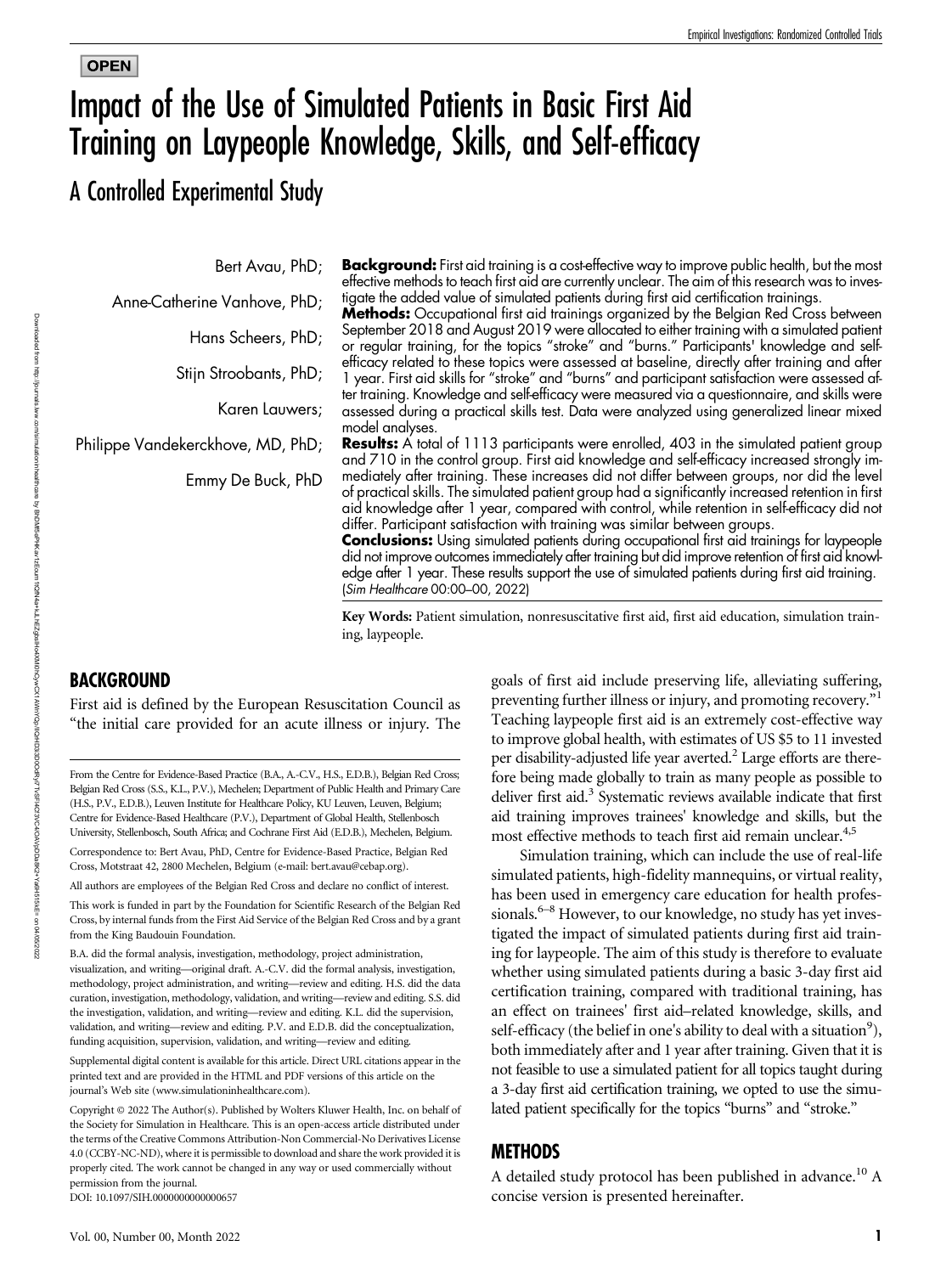#### Ethics Approval and Consent to Participate

This study has been evaluated and approved of by the Social and Societal Ethical Committee (SMEC) of Leuven University (KU Leuven), Belgium, with following file number G- 2018 06 1273. Participants signed an informed consent before participation and were free to end participation at any time, without consequences. This study is registered at [Clinicaltrials.gov](http://Clinicaltrials.gov) as NCT03608982 (August 1, 2018).

# Study Design

This is a nonrandomized controlled experimental study, conducted within the daily routine of the Occupational First Aid Service of the Belgian Red Cross (BRC), between September 2018 and August 2019, with follow-up between September 2019 and December 2020. The study was intended to be randomized, but because of logistical constraints, allocation was determined by availability of simulated patients, rather than being completely random.

The Occupational First Aid Service organizes 3-day first aid certification trainings (18-hour training) for employees on a wide range of first aid topics. The 3 days of trainings are taught in groups of approximately 10 people, over a period of 3 weeks. Most of these trainings are taught in Dutch, although some trainings may be taught in English or French, upon request. Typically these trainings do not involve simulated patients both during training or examination. After the training, the participants demonstrate their acquired skills and knowledge during a certification examination. To retain their certificate, participants are required to follow an annual refresher training.

For the purpose of this study, part of the trainings involved teaching using simulated patients. Whether a simulated patient was allocated to a training was determined by administrative employees involved in the practical organization of the trainings, based on availability of the simulated patients. The participants in the trainings were not aware beforehand of whether a simulated patient would be present or not. Before the start of the trainings, baseline first aid knowledge and self-efficacy, as well as some demographic factors, were assessed via a questionnaire (see Table, Supplementary Digital Content 1, [http://links.](http://links.lww.com/SIH/A848) [lww.com/SIH/A848,](http://links.lww.com/SIH/A848) containing questionnaires and skills checklists used for participant assessment). At the end of the training, the first aid certification examination consisted of the following: participants were asked to demonstrate the acquired first-aid related skills by providing first aid to the simulating examiner. Second, first aid knowledge and self-efficacy were assessed, in addition to participant satisfaction with the training, using the same questionnaires used for baseline assessment. One year after the training, retention in first aid knowledge and self-efficacy was assessed via the same questionnaire, before the start of their annual refresher training.

# **Participants**

Participants to this study were employees from different companies enrolled in an occupational first aid certification training organized by the BRC. Participants were eligible to participate if they were 16 years or older, followed a training taught in Dutch and provided an informed consent. Participants were not eligible if they were younger than 16 years, followed a training in French or English, or the participant or their employer declined participation.

The first aid certification trainings were taught by professional first aid trainers, employed by the BRC. Training content and materials were standardized and consisted of lectures with a slide show, questions and answers conversations, and practical exercises. The topics taught were principles of first aid, cardiopulmonary resuscitation, first aid for bleeding and skin wounds (day 1), first aid for burns, syncope, stroke, head and neck injuries, eye injury, epilepsy, chest pain, respiratory problems, choking and poisoning (day 2), first aid for injuries to bones, muscles and joints, blisters, diabetes, the legal framework for first aid, and a brief revision (day 3).

## Simulated Patient

In trainings involving a simulated patient, the simulated patient was specifically used during the topics "burns" and "stroke." These topics were chosen because they are a part of the regular curriculum of occupational first aid trainings organized by the BRC. These are also topics for which the use of a simulated patient is feasible and which are complementary to each other in terms of practical actions required and severity of the condition. During the practical exercises, after participants had received the theoretical explanations, a simulated patient would unexpectedly enter the room. This simulated patient was a BRC employee, professionally involved in patient simulation. This person combined acting distress and pain with make-up, thereby mimicking an ill or injured person's condition as truthfully as possible. For the topic "burns," the simulated patient entered the room with a large, second-degree burn (using make-up) on the lower arm. For the topic "stroke," the simulated patient was present in the room and suddenly feigned a hemiparalysis of the right side of the body. The person responded positive to the face-arm-speech-time test, which is recommended to be used by laypeople to recognize a person with a stroke.<sup>1</sup> This means that the simulated patient showed facial droop when asked to smile or show teeth, the person's right arm drifted or was unable to lift, and the person's speech was slurred.

The first aid instructor then asked 2 participants to actively provide first aid to the simulated patient. After first aid was provided, a group discussion involving the participants, the simulated patient and the first aid instructor followed on how first aid was provided, what went well, and what could be improved.

# Control

The trainings without simulated patient were identical to the trainings with simulated patient, except for the use of the simulated patient. Instead, participants were shown video clips and case photographs to demonstrate first aid techniques for stroke and burns. There was no interaction or active involvement of the participants during the demonstration.

#### Blinding

The first aid trainer and simulated patient could not be blinded, because of the nature of the intervention. However, they were instructed to follow a strict routine, to minimize any influence of lack of blinding. Participants were aware that they were part of a study assessing BRC's first aid training quality, but they were not aware of the study's aims nor of the characteristics of the other study arm and can therefore be considered blinded.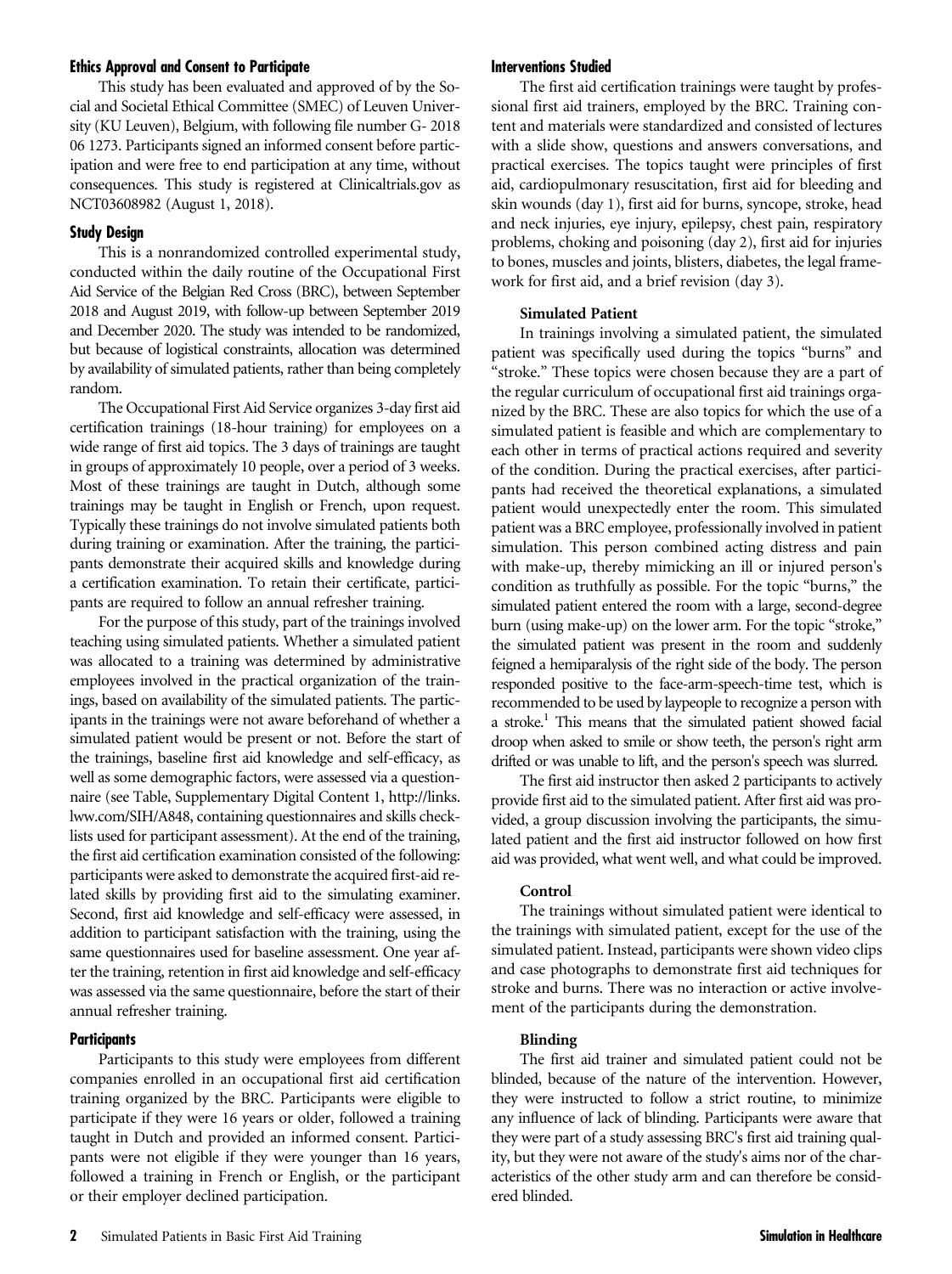#### Outcomes Measures

The main outcomes studied were knowledge, self-efficacy, and skills related to first aid for burns and stroke. Knowledge and self-efficacy were assessed using questionnaires (see Table, Supplementary Digital Content 1, [http://links.lww.com/SIH/](http://links.lww.com/SIH/A848) [A848](http://links.lww.com/SIH/A848), containing questionnaires and skills checklists used for participant assessment), before the start of the training, during the examination at the end of the training, and 1 year after training. The knowledge questionnaires consisted of 10 multiplechoice questions on burns and stroke, which could be answered either correctly or falsely, leading to a maximal knowledge score of 10. For blinding purposes, these questions were blended in with 10 questions on other first aid topics. The self-efficacy questionnaires consisted of 6 questions, to be answered on a 5-point Likert scale, on participant's self-efficacy to provide first aid to a person with a stroke or a burn (see Table, Supplementary Digital Content 1, [http://links.lww.com/SIH/A848,](http://links.lww.com/SIH/A848) containing questionnaires and skills checklists used for participant assessment). This led to a possible score range between 5 (no self-efficacy at all) and 30 (full self-efficacy). The questions were blended in with 6 questions on other first aid topics, for blinding purposes.

First aid skills were demonstrated once via a practical skills test, during the certification examination at the end of the training, which was videotaped for independent analysis afterward. Skills were demonstrated on the first aid instructor and were assessed via a checklist, assessing 8 essential skills for burns and 6 for stroke (see Table, Supplementary Digital Content 1, <http://links.lww.com/SIH/A848>, containing questionnaires and skills checklists used for participant assessment), independently by 2 researchers. Disagreements in scoring were resolved by discussion. Where needed, a third researcher was involved. Participants could score a total of 18 points, 9 for burns and 9 for stroke. The skills tests took place during the certification examination, and were supplemented by skills tests for resuscitation (legal obligation), and 1 additional life-threatening and non– life-threatening first aid situation (for blinding purposes).

Secondary outcomes for this study were participant satisfaction with the first aid training (10-point scale) and cost associated with the training.

#### Data Management and Statistical Analyses

Data were anonymized and inserted in a database, and analyzed by independent, blinded researchers. Demographic characteristics between study groups were compared using a  $\chi^2$  test (categorical data) or a Mann-Whitney U test (continuous data). Outcome data were analyzed via a generalized linear mixed model in the open source software of the R-project for statistical computing, version 3.4, using the R-studio interface.<sup>11,12</sup> The main predictor variable was study arm. Other fixed effect covariates were age, sex, educational level, having previously experienced a first aid situation, and previous first aid training. Training group and participant were included as random variables, with participant nested within training group. Company ordering a training was anticipated to be a random effect in the analyses, but given only a handful companies actually ordered more than one training, this would have needlessly complicated the analyses.

Only complete cases were analyzed per time point, in a per-protocol analysis. The level of statistical significance was 5%. Normality of the data was verified with a Shapiro-Wilk test and by inspection of the histogram; data were found not to be normally distributed. They are therefore presented as medians with interquartile ranges.

The anticipated sample size for this study, based on the primary outcome retention in first aid–related self-efficacy after 1 year, was 496. This number took into account a power level of 90%, a statistical significance level of 5%, a total variance of 0.75, a within training and within company correlation coefficient of 0.025, an average of 10 participants per training, and 1.35 trainings organized per company.13,14 Anticipating a dropout after 1 year at both the company (41%) and participant level (30%), we envisioned to recruit 1202 participants.

# RESULTS

The Occupational First Aid Service of BRC trained a total of 1858 people in first aid between September 2018 and August 2019. Of the total number trained, 1113 people consented to participate. In 46 trainings, involving 403 participants, a simulated patient was used, while in 83 trainings, involving 710 participants, no simulated patient was used during first aid training (Fig. 1). The demographic characteristics of the participants allocated to the intervention and control group are described in the Table. No statistically significant nor practically relevant differences in demographic characteristics were noted between simulated patient and control group.

#### First Aid Knowledge

#### Before Versus Immediately After Following a Training Course

A total of 949 of the initially 1113 enrolled participants (85%) completed the knowledge questionnaires during the certification examination, of which 334 (83%) in the simulated patient and 615 (87%) in the control group (see Table, Supplementary Digital Content 2, [http://links.lww.com/SIH/A849,](http://links.lww.com/SIH/A849) for demographics of this subgroup with complete data). Reasons for dropout include withdrawal of consent and not showing up for the certification examination. Compared to those with complete data, median age was higher in the dropouts (38 vs. 35 years,  $P = 0.01$ ). Baseline knowledge scores (T0) were similar in the simulated patient and control group, with a median score of 4 (2–5) in both groups (Fig. 2A). The knowledge scores after following training (T1) increased to a median of 7 (6–8) in both groups. The mixed model analysis indicated that a simulated patient had no impact on the increase in first aid– related knowledge scores ( $P = 0.15$ ; see Table, Supplementary Digital Content 2, [http://links.lww.com/SIH/A849,](http://links.lww.com/SIH/A849) containing further analysis details).

#### One-Year Retention

Retention of knowledge after 1 year (T2) could be assessed in 237 participants (21%): 89 (22%) in the simulated patient group and 148 (21%) in the control group. In this subgroup with complete data at T2, compared with the dropouts, there were more females (50% vs. 41%,  $P = 0.03$ ) and the median age was lower (32 vs. 36 years,  $P < 0.001$ ). Nevertheless, first aid knowledge scores at T0 and T1 were similar to the knowledge scores at these time points in the whole sample, with a median of 4 (3–5) at T0 in both groups and an increase at T1 to 7  $(7-8)$  in the simulated patient group and 7  $(6.75-8)$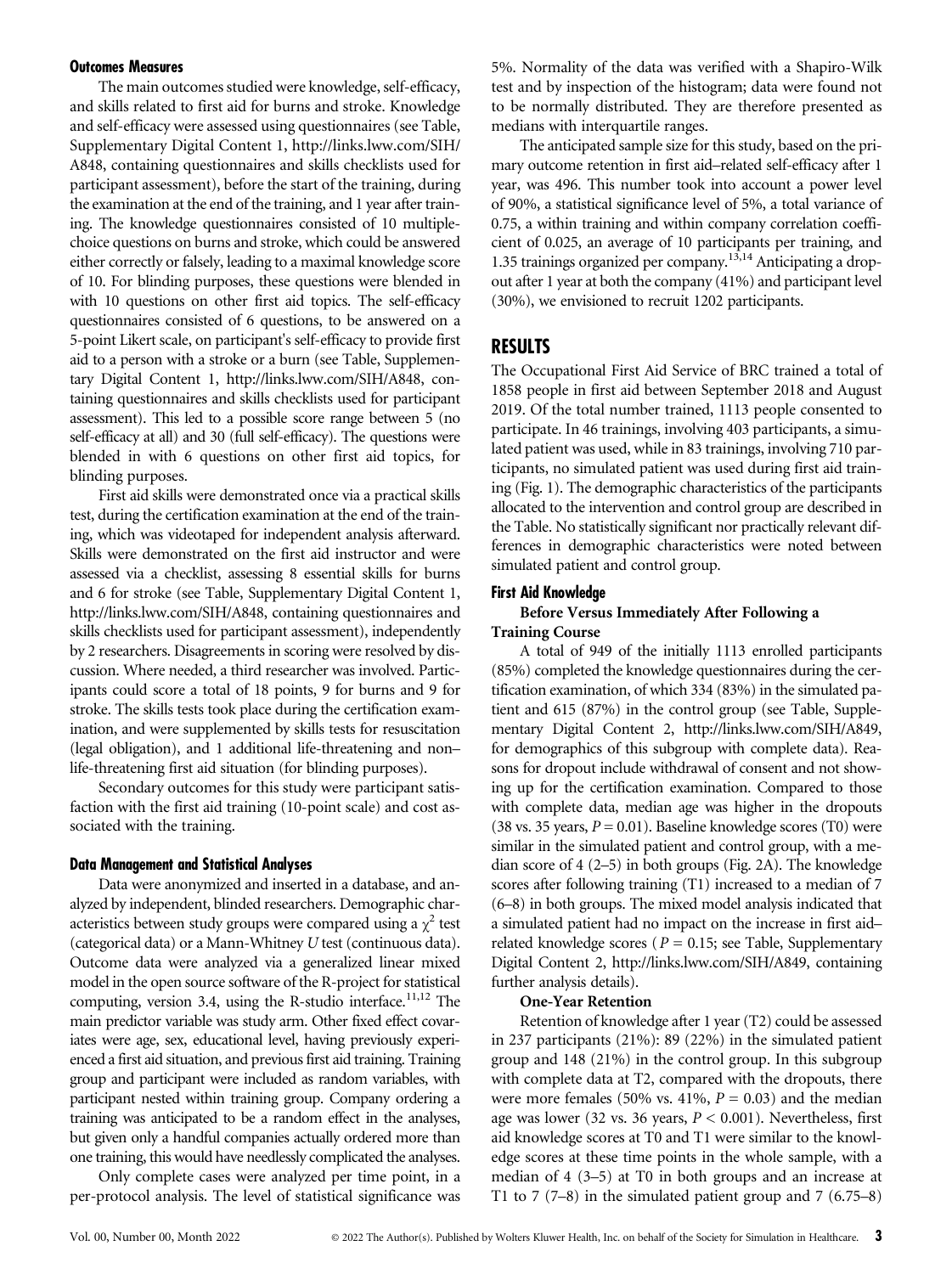

FIGURE 1. Flow diagram of the study, illustrating enrollment, group allocation, and follow-up of study participants.

in the control group. This suggests the complete cases to be representative for the whole sample. Knowledge scores at T2 remained higher than at T0, with a median score of 6 (5–7) in the control group, compared with 7 (6–8) in the simulated patient group (Fig. 3A). The increase in first aid knowledge at T2, compared with baseline, was statistically significantly higher in the simulated patient group, compared with the control group ( $P = 0.02$ ), which was not the case at T1 ( $P = 0.67$ , see Table, Supplementary Digital Content 2, [http://links.lww.com/](http://links.lww.com/SIH/A849) [SIH/A849,](http://links.lww.com/SIH/A849) containing further analysis details).

#### First Aid Self-efficacy

### Before Versus Immediately After Following a Training Course

The same people who completed the knowledge questionnaire also completed the self-efficacy questionnaire. First aid self-efficacy scores were similar at T0, with a median score of 17 (13.25–20) in the simulated patient group and 17 (14–20) in the control group (Fig. 2B). Self-efficacy scores increased

at T1 to a median of 26 (24–28) in both groups. A simulated patient during training did not impact the increase in selfefficacy scores ( $P = 0.21$ , see Table, Supplementary Digital Content 2,<http://links.lww.com/SIH/A849>, containing further analysis details).

#### One-Year Retention

The same 237 participants for whom 1-year retention in knowledge could be assessed also completed the self-efficacy questionnaire after 1 year. First aid self-efficacy scores were similar at T0 and T1 in this subgroup with complete data, as compared with the whole sample, with scores of 18 (15–20) and 27 (25–28) in the simulated patient group and 17 (14–  $20.25$ ) and  $27$   $(25-28)$  in the control group at T0 and T1, respectively. Self-efficacy scores remained high in both groups at T2, with scores of 24 (23–26) in the simulated patient group and 24 (22–26) in the control group (Fig. 3B). A simulated patient did not influence increases in self-efficacy, compared with baseline, neither at T1 ( $P = 0.84$ ) or T2 ( $P = 0.96$ , see

|  |  | TABLE 1. Demographic Characteristics of the Study Sample |  |  |  |  |
|--|--|----------------------------------------------------------|--|--|--|--|
|--|--|----------------------------------------------------------|--|--|--|--|

|                                                 | Total       | Control     | <b>Simulated Patient</b> | $P\gamma^2$ or Wilcoxon Signed-Rank Test |
|-------------------------------------------------|-------------|-------------|--------------------------|------------------------------------------|
| Sex, female                                     | 476 (43%)   | 291 (41%)   | 185 (46%)                | $P = 0.14$                               |
| Sex, male                                       | 632 (57%)   | 414 (58%)   | 218 (54%)                |                                          |
| Sex, undisclosed                                | $3(0.3\%)$  | $3(0.4\%)$  | $0(0\%)$                 |                                          |
| Sex, unknown                                    | $2(0.3\%)$  | $2(0.3\%)$  | $0(0\%)$                 |                                          |
| Age                                             | $35(28-45)$ | $36(28-46)$ | $35(28-44)$              | $P = 0.09$                               |
| Educational level, no/primary school            | 29 (3%)     | 22(3%)      | 7(1%)                    | $P = 0.43$                               |
| Educational level, high school                  | 566 (51%)   | 352 (50%)   | 214 (53%)                |                                          |
| Educational level, bachelor's degree            | 308 (28%)   | 200 (28%)   | 108 (27%)                |                                          |
| Educational level, master's degree or higher    | 209 (19%)   | 136 (19%)   | 73 (18%)                 |                                          |
| Educational level, unknown                      | $1(0.1\%)$  | $0(0\%)$    | $1(0.2\%)$               |                                          |
| Prior FA education, no                          | 737 (66%)   | 464 (65%)   | 273 (68%)                | $P = 0.43$                               |
| Prior FA education, yes, occupational FA by BRC | 188 (17%)   | 130 (18%)   | 58 (14%)                 |                                          |
| Prior FA education, yes, other FA education     | 187 (17%)   | $116(16\%)$ | 71 (18%)                 |                                          |
| Prior FA education, unknown                     | $1(0.1\%)$  | $0(0\%)$    | $1(0.2\%)$               |                                          |
| Prior FA experience, no                         | 701 (63%)   | 448 (63%)   | 253 (63%)                | $P = 0.96$                               |
| Prior FA experience, yes                        | 411 (37%)   | 262 (37%)   | 149 (37%)                |                                          |
| Prior FA experience, unknown                    | $1(0.1\%)$  | $0(0\%)$    | $1(0.2\%)$               |                                          |
| FA. first aid                                   |             |             |                          |                                          |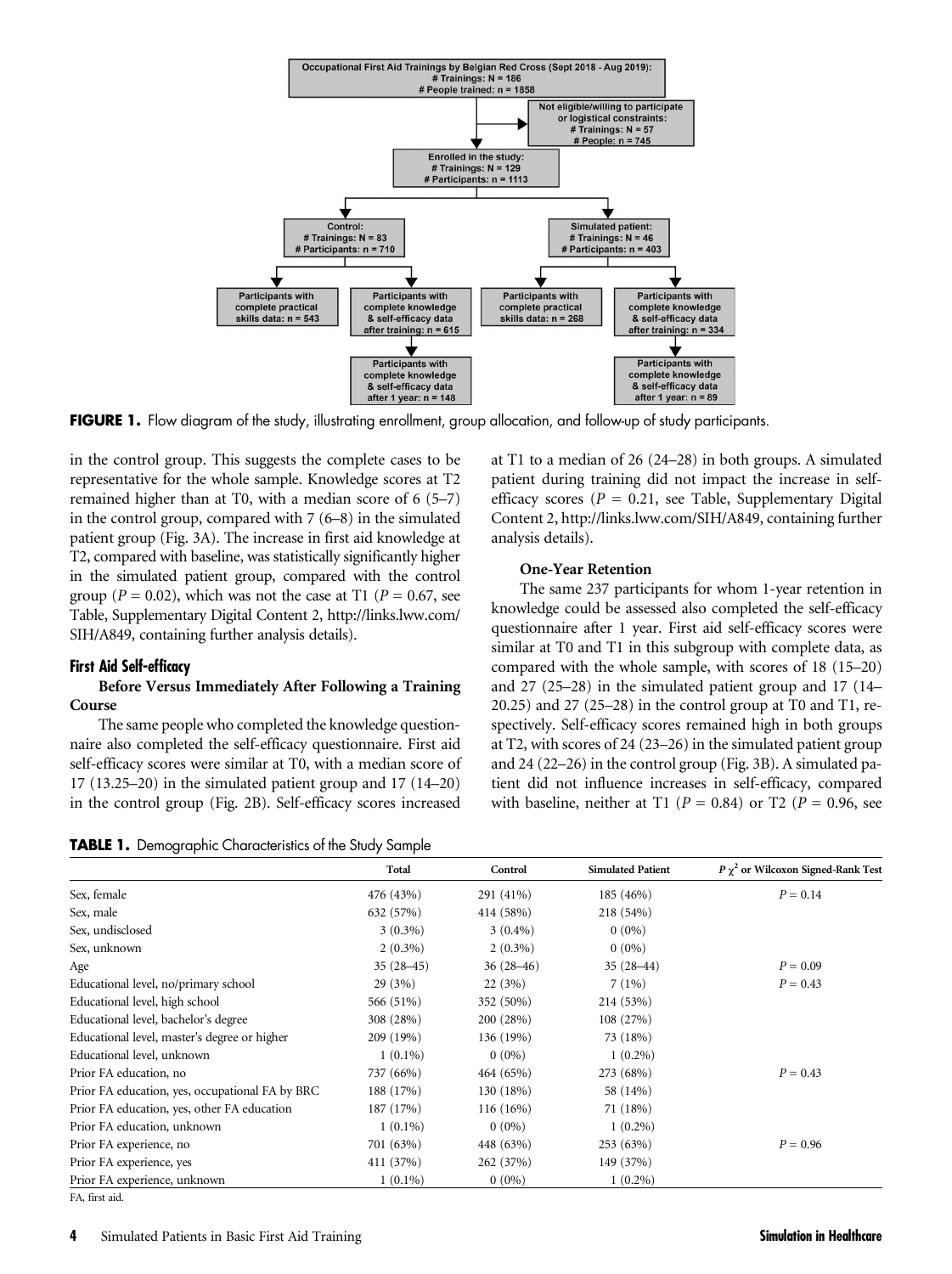

FIGURE 2. First aid knowledge (A), self-efficacy (B), and skills (C) scores before (T0) and immediately after (T1) after a first aid certification course with (n = 334 for knowledge and self-efficacy and 268 for skills) or without a simulated patient (n = 615 for knowledge and self-efficacy and 543 for skills).

Table, Supplementary Digital Content 2, [http://links.lww.](http://links.lww.com/SIH/A849) [com/SIH/A849,](http://links.lww.com/SIH/A849) containing further analysis details).

# First Aid Practical Skills Immediately After Following a First Aid Certification Training Course

First aid skills scores after the occupational first aid certification training were available for 811 participants (73%), 268 (67%) in the simulated patient group and 543 (76%) in the control group. These numbers are lower than for the knowledge and self-efficacy outcomes, as some participants consented to completing questionnaires, but not to having their skills assessment recorded on camera. There were no statistically significant, nor practically relevant differences in demographics between this subgroup with data available and the dropouts. First aid skills scores after training were 15 (13–16) in both groups (Fig. 2C). A simulated patient had no impact on first aid skills scores after first aid training ( $P = 0.78$ , see Table, Supplementary Digital Content 2,<http://links.lww.com/SIH/A849>, containing further analysis details).

#### Secondary Outcomes: Participant Satisfaction and Cost Analysis

Participant satisfaction scores after following an occupational first aid training were available from 1002 people, including some for whom no complete data on knowledge and self-efficacy were available. Median satisfaction scores were 9 (8–10) in both groups. Using a simulated patient in the training had no influence on participant satisfaction scores ( $P = 0.39$ , see

Table, Supplementary Digital Content 2, [http://links.lww.com/](http://links.lww.com/SIH/A849) [SIH/A849,](http://links.lww.com/SIH/A849) containing further analysis details).

The incremental costs associated with organizing a training with a simulated patient, compared with a regular training include salary cost for the simulated patient at  $\epsilon$ 275 per training and make-up to simulate the injuries at  $\epsilon$ 5 per training. All other costs remain constant, regardless of the involvement of a simulated patient. Given that the average number of participants per training is 8.6, incremental cost per person to follow a training with a simulated patient is €32.5. The only outcome for which a simulated patient had a statistically significant impact was knowledge at T2, with a median difference of 1 point between simulated patient and control group. Therefore, the incremental cost per knowledge point gained at T2 is estimated to be €32.5.

# **DISCUSSION**

This study aimed to evaluate the added value of using simulated patients when training laypeople in an occupational first aid certification course, for the topics "stroke" and "burns." Simulated patients did not seem to have an impact on the immediate increases in first aid–related knowledge or self-efficacy, nor on first aid skills and participant satisfaction measured after training. However, a simulated patient did seem to have an impact on knowledge, but not self-efficacy, measured 1 year after training. This suggests that involving simulated patients in training may exert its impact on retention, rather than acquisition of



FIGURE 3. First aid knowledge (A) and self-efficacy (B) scores before (T0), immediately after (T1), and 1 year after (T2) after a first aid certification course with or without a simulated patient for the subgroup of participants with complete data at T2 (n = 89 for the simulated patient group and 148 for the control group).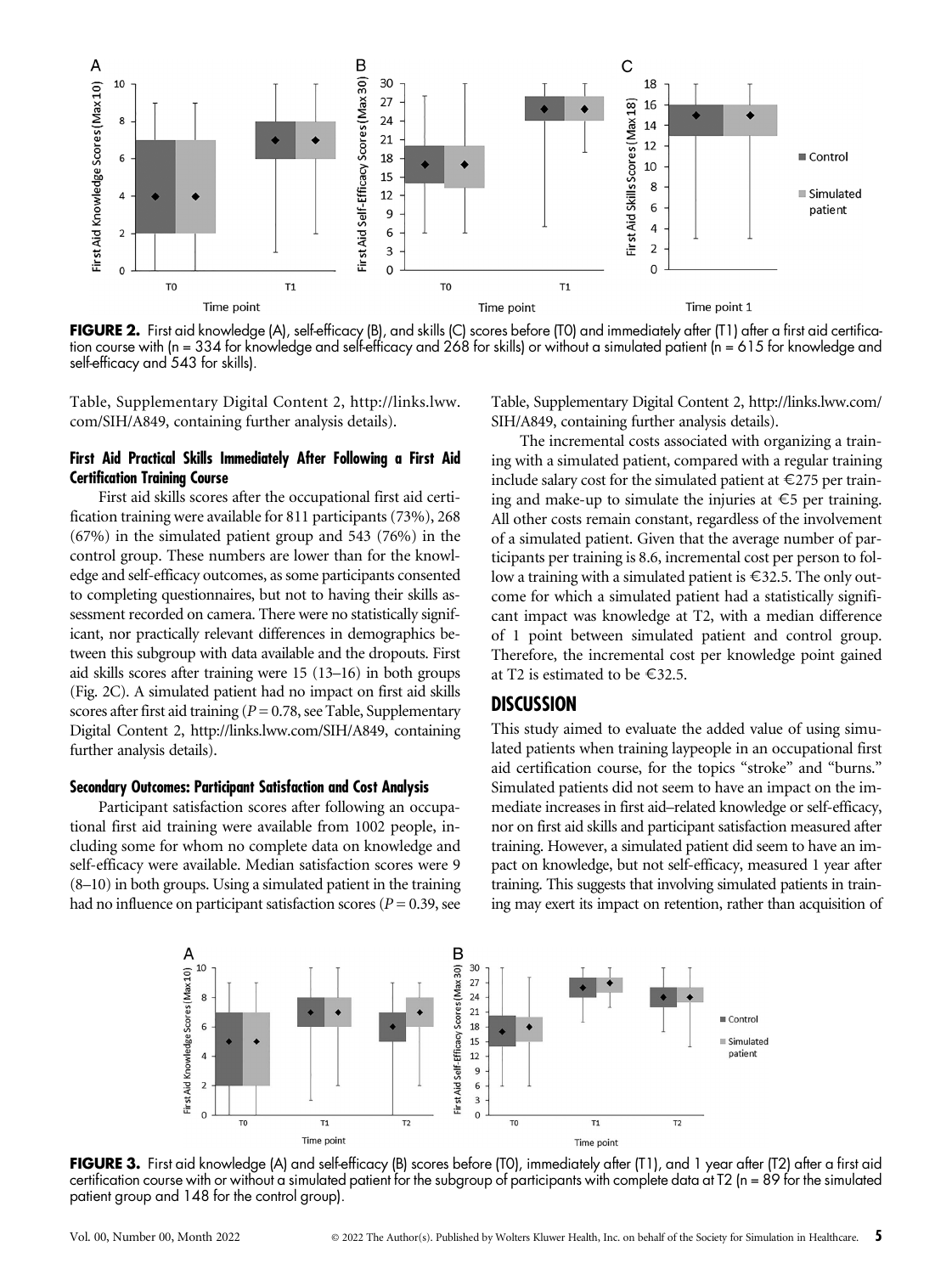knowledge. Participant satisfaction with the training was not influenced by the involvement of a simulated patient, but given a median score of 9 of 10 in the control group, the margin for improvement was very small.

The main goal of using a simulated patient during healthcare education is providing the learners with a more "immersive" experience. This is thought to increase interactions during training, thereby improving communication between healthcare worker and patient.<sup>15,16</sup> In first aid training, similarly, the idea of using simulated patients is that laypeople, who are generally not used to encounter ill or injured people, get a more realistic feeling of what it is like to provide first aid. Therefore, we expected that mainly self-efficacy would be impacted by training with a simulated patient. However, this could not be demonstrated. The fact that retention of, but not increase in, knowledge was influenced by using a simulated patient suggests that using the simulated patient influences the hardwiring of new information in the participant's memory. This may be due to the impression the simulated patient makes by simulating convincingly, thereby inducing a mild level of stress, which has been suggested to enhance learning.<sup>17</sup> Alternatively, the simulated patient also adds to the diversity in educational approaches used. Prior research has already shown that using different teaching methods, including problem-based and interactive methods, results in better educational outcomes.<sup>18</sup> It would have been interesting to see whether retention in first aid skills after 1 year would have been influenced by the simulated patient, but practical feasibility precluded us from measuring this important outcome.

Several studies with healthcare professionals have already assessed the impact of using simulated patients during training. Lee et al<sup>19</sup> reported that training with mannequins improved trauma assessment scores, compared with simulated patients in surgery interns, whereas Ali et al<sup>8</sup> concluded that trauma evaluation knowledge and skills improved equally in final-year medical students trained with either mannequins or simulated patients. Wisborg et  $al^7$  assessed experiences of hospital trauma teams receiving training with both a simulated patient and a mannequin. Trainees' perceived educational outcomes did not differ but they had a slight preference for a simulated patient in scenarios where the ill or injured person is supposed to be conscious and interaction is needed. Correspondingly, Coffey et  $al<sup>15</sup>$  noted an increased number of verbal and non-verbal interactions in clinical teams dealing with simulated patients during emergency care scenarios, compared with mannequins. Miotto et  $al^{20}$  could not demonstrate any added value of using both simulated patients and mannequins, compared with using mannequins alone, in advanced life support courses for healthcare workers.

In addition to these studies comparing simulated patients with mannequins, Herbstreit et al<sup>16</sup> compared using simulated patients to traditional small-group seminars in fourth-year medical students trained in emergency care scenarios. Training with simulated patients led to statistically significantly increased clinical examination skills, but not knowledge, compared with following traditional seminars.

Strengths of this research include its innovation. This is the first study on the use of simulated patients for teaching first aid to laypeople. Our study focused on the nonresuscitative topics "stroke" and "burns," which are less well studied than

resuscitative first aid training.<sup>21</sup> These 2 topics were selected as they are complementary to each other, with (1) stroke being life-threatening while burns are generally less so and (2) burns requiring more practical treatment actions while stroke is mainly about recognizing what is wrong and quick action.<sup>1,22</sup> The participants and outcome assessors were blinded for participants' group allocation, and the trainers and simulated patients followed a strict procedure, ensuring high fidelity in delivery of the intervention, as well as outcome assessment. Furthermore, our study measured 1-year retention of knowledge and self-efficacy, which is not common in first aid education research.<sup>4</sup> Finally, given its embeddedness in the operations of the BRC, results of this work are directly applicable to the daily routine of our Occupational First Aid Service and likely also other first aid training organizers.

This study has several limitations as well. The lack of randomization could have caused imbalances between intervention and control group. However, analysis of the main demographic characteristics suggests this not to be the case. Secondly, there is a large dropout after 1 year. This was anticipated and accounted for in our a priori power analysis but turned out to be even larger than expected, in part because of the COVID-19 pandemic. The dropout resulted in unbalanced test groups after 1 year, which was mitigated by correcting for confounding in the mixed model analyses. However, there is still a risk that unknown confounders remained present. The larger than expected dropout also means that we were unable to reach our desired sample size after 1 year, but nevertheless, a statistically significantly increased knowledge retention could be demonstrated, while the effect size for retention in selfefficacy was that small, which we are confident that a larger sample would not lead to differing conclusions. The subgroup with complete data after 1 year was slightly younger, with a higher proportion of females. This may be a limitation regarding generalizability of our results to the whole population of workplace first aiders, where the majority is male (a consequence of the legal framework on workplace first aid and the predominance of males in heavy industry jobs in Belgium). Theoretically, the fact that 1-year retention data were collected for a substantial part of the participants via an online survey imposes the risk that these people could look up correct answers for the knowledge test. $^{23}$  However, given that there were no consequences to a poor test score, there was no direct incentive for them to actually do so.

In conclusion, this study is the first of its kind to evaluate the added value of using simulated patients during first aid training for laypeople. Simulated patients do not seem to impact increases in knowledge and self-efficacy, nor practical skills and satisfaction, measured immediately after training. In contrast, 1-year retention of knowledge, but not self-efficacy, seems to improve when using a simulated patient. These data support the use of simulated patients during first aid training.

#### ACKNOWLEDGMENTS

The authors thank Jef Verlinden, Marianne Vandenlindenloof, Liselotte Suls, Hans Verstraeten, Zohal Hakimi, Ellaha Said, Saskia Lesire, Pieter Vrancaert, and the administrative employees, first aid trainers, and simulated patient actors of the BRC for their valuable contributions to this research.